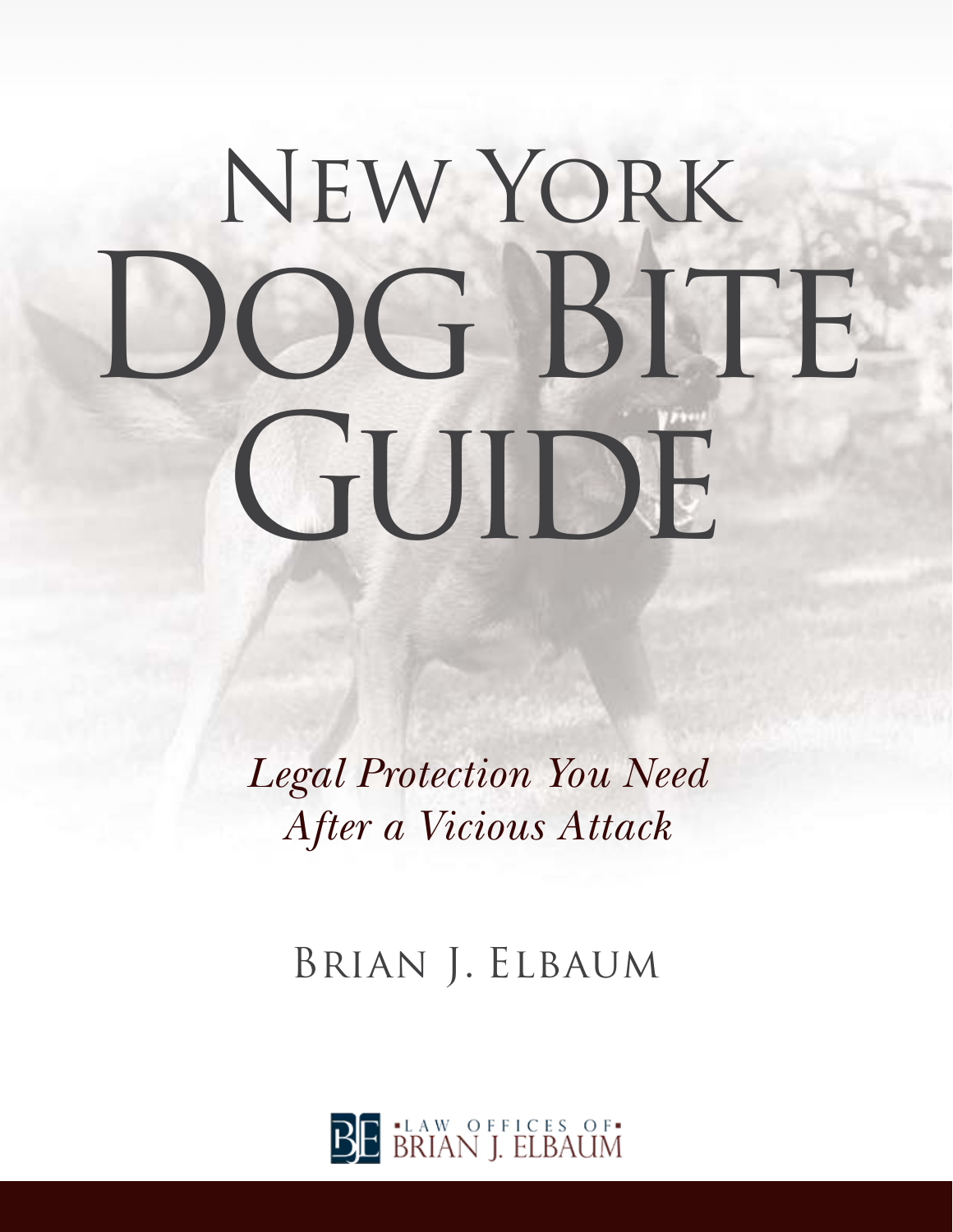

If you have found your way to this guide, you are probably suffering from a dog bite injury. At Brain Elbaum Law, we understand that you are feeling a lot of things. You are most likely in a lot of pain from the attack, you might be worried about your finances, and we wouldn't be surprised if you were struggling to return to your life

as it was before the attack.

Dog bites in New York State happen far more frequently than you might think. Our dog bite lawyer is highly experienced in handling these cases because of this sad fact. As many as 750,000 people in the United States need medical attention because they were attacked by a dog. And in some most unfortunate cases, people can lose their lives due to their injuries.

# LIABLE PARTY IN A DOG BITE CASE

At some point, everyone who comes to this page has the same questions. Do I have a New York dog bite claim? Who is liable for this dog bite?

If you were seriously injured by a dog, you very well may have a case. Depending on the circumstances, you will have a case against the dog owner if they were negligent (acted in a way that let this incident happen or did not take preventative measures). This will vary case to case, but typically the liability falls on the owner of the dog.

Let's say, for instance, you were walking down the street and all of a sudden, a dog comes bounding out of a house and attacks you. Perhaps the owner of this dog did not have their front door closed or their fence locked, and their dog got out. This would be where that owner was acting negligently.

You may be worried if you noticed a "BEWARE OF DOG" sign placed on this person's property. It is understandable that you might be concerned that this would affect your ability to bring a claim, however this type of sign does not hold

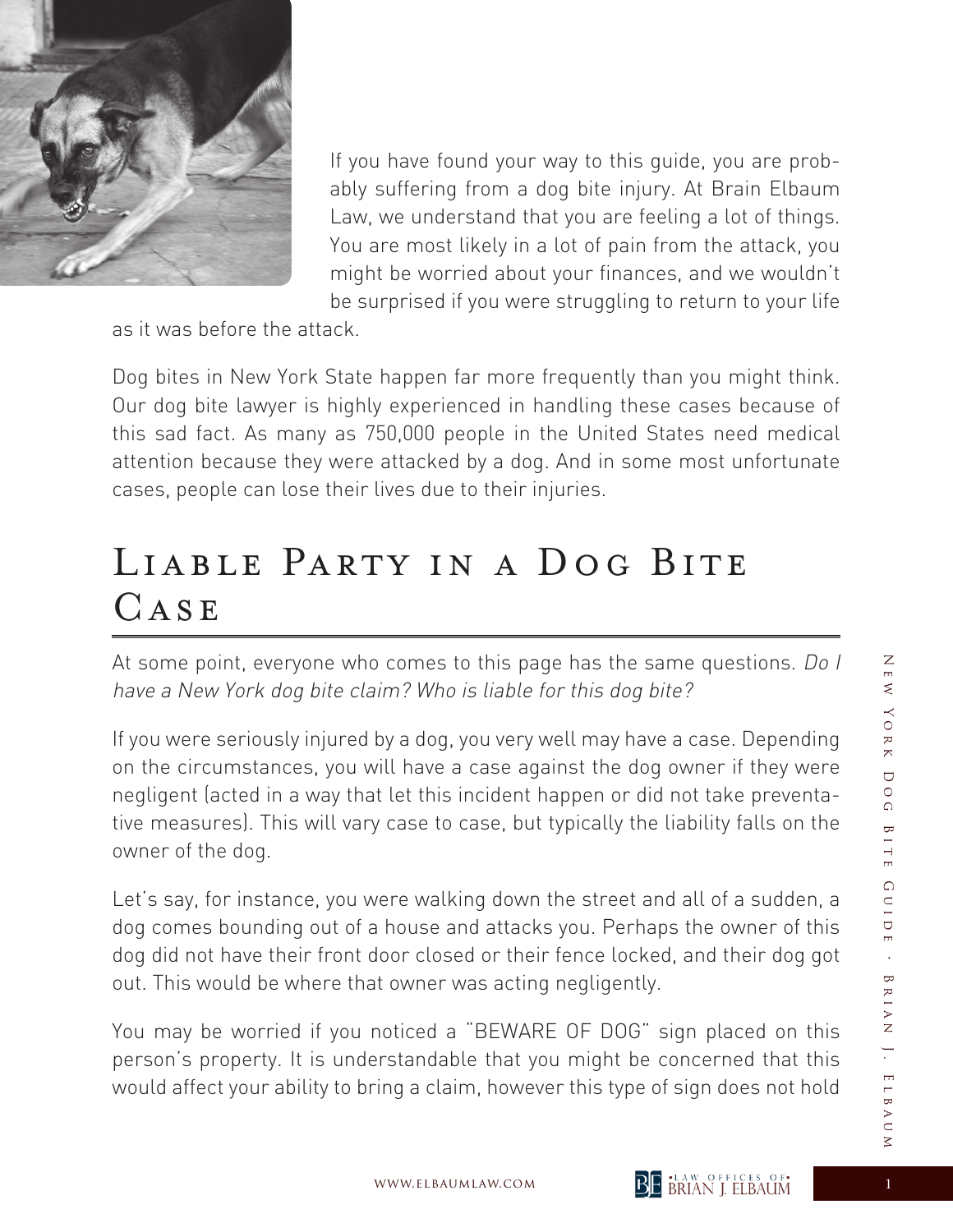any weight of significance if this dog owner did not take measures to prevent their dog from attacking. A sign like that is not going to mean much if you were an innocent passerby that was severely hurt because someone else was being careless.



## UNDERSTANDING THE ONE BITE RULE

There are certain complications that you must be aware of when dealing, in particular, with New York dog bite claims. There is something called the "One Bite Rule" that may have a significant impact on your ability to bring a claim. In New York, a dog essentially gets one bite that does not have

consequences for their owner. If they were to do it again, then there would be recourse. It can seem very discouraging if you think you fall under the limitations of this rule, but it is not the end of your rope.

This rule exists to protect dogs who have never attacked and have never shown a propensity to be violent in the past. You may still have a case if you can prove that the owner of the dog knew they had an inclination to be vicious.

An experienced New York dog bite lawyer will be able to uncover any past instances and gather pertinent information. They will talk to anyone who might know anything about this dog including mailmen, delivery personnel, and neighbors. They will be able to determine the behavior of this dog and if there was any indication that it might be vicious. That "BEWARE OF DOG" sign may even be to your benefit. It could prove that the owner knew the dog could attack. If you can prove these things, and you can prove the negligence of the dog owner, you may absolutely be able to bring a claim.

## Steps for Bringing a Claim

The very first thing that you need to do after you have been attacked is call 911. Whether or not you were hurt, getting the police on the scene to put the event Ζ

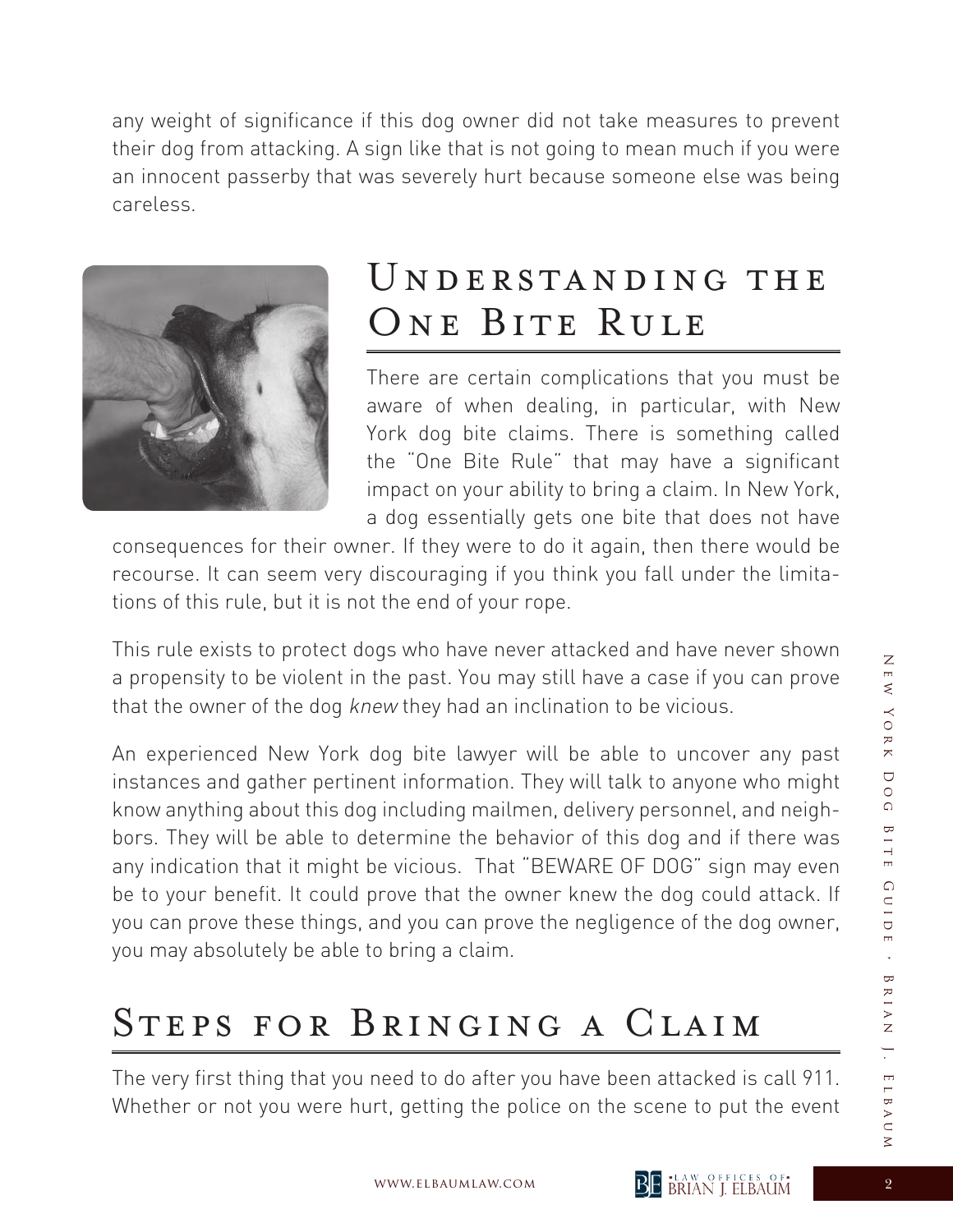on record can only be of benefit to you. You should try to document the scene as well. Ask the owner questions such as:

- » Is the dog up to date on its vaccinations?
- » Has the dog ever bitten anyone before?
- » Is the dog rabid?

Making sure that the dog did not cause major threat of infection is extremely important. If there is a risk of rabies, you need to let a medical professional know this right away. If you cannot take yourself to the emergency room because you're so injured, have someone call an ambulance. If you are able to get up and walk away from the scene, you still need to make sure you go to some form of medical center. It can be an urgent center or a visit your primary physician. The injuries from a dog bite can be severe, including:

- » Lacerations, or cuts
- » Nerve damage
- » Tears in muscles or tendons
- » Blood loss
- » Possible infection
- » Scarring and disfigurement

Getting treatment as soon as possible is essential to not only your health, but your case down the road.

A significant step to ensure that you protect yourself after the attack is NOT to talk to the insurance companies before you acquire legal representation. The insurance adjusters and lawyers are trained to ask you questions that will incriminate you down the road. They know what to say to get you in trouble and minimize their liability. They don't want to give you what your case is worth. That's why it is so important to hire an experience attorney to defend your case. If the insurance company comes calling, tell them that you will be acquiring council and all communications can go through your lawyer.

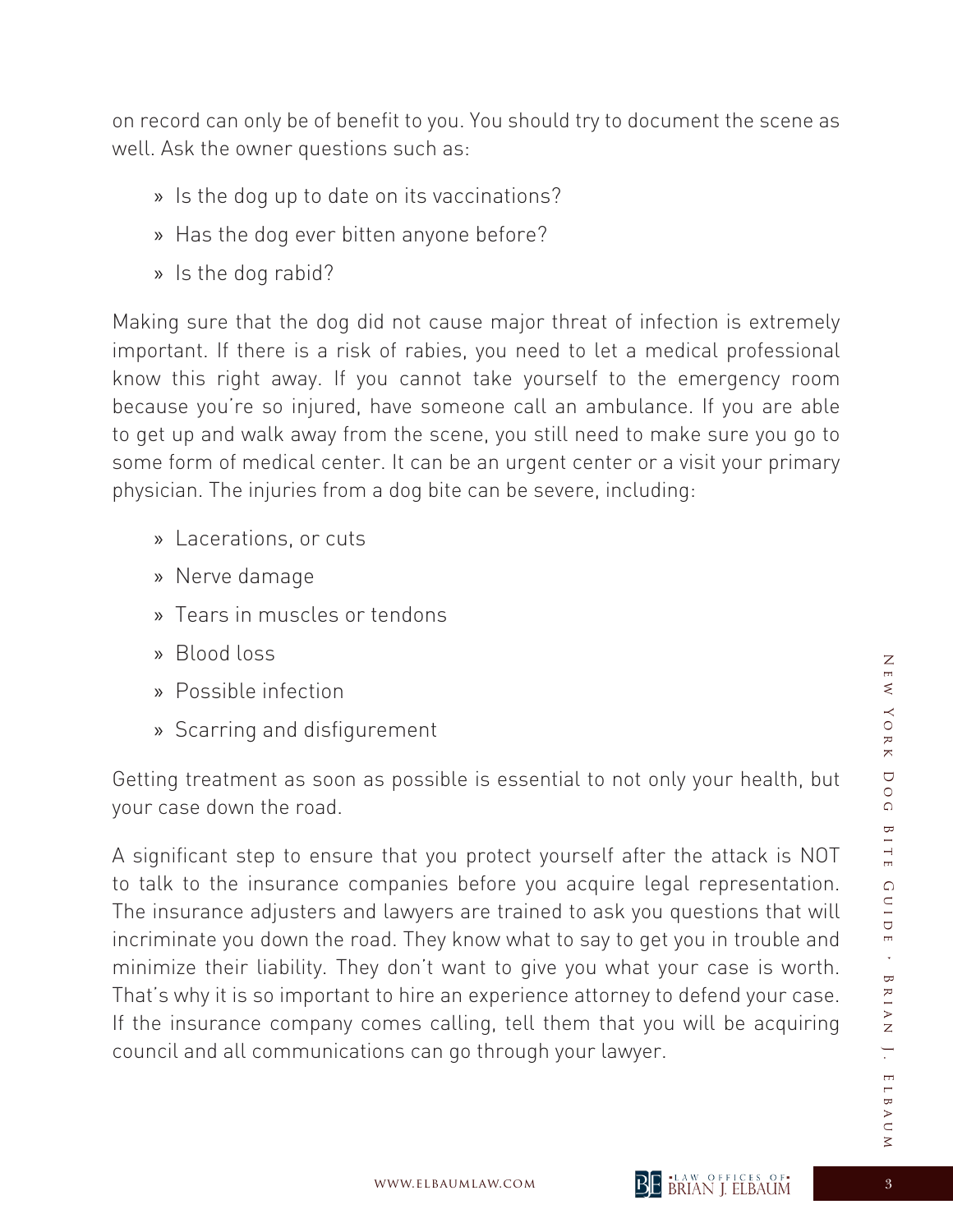# YOU NEED THE RIGHT NEW YORK Dog Bite Lawyer

Getting the right attorney for your case can mean the difference between settling for much less than you deserve, or getting every penny that you are entitled to. Some lawyers will not prepare your case to get the most out of it as they can. They're content with a settlement offer. You want someone dedicated to protecting your rights. The right lawyer will be willing and able to take this case to trial. The insurance companies will do everything in their power to limit what you get, but a trial lawyer knows how to fight against them. Don't hire the lawyer who does general practice, you need someone who specializes in dog bite cases. That, and finding an experienced lawyer, is of the upmost importance.

# FREQUENTLY ASKED Questions | New YORK DOG BITE GUIDE



### *What Do I Do If I've Been Bitten?*

A lot of it depends on the size and breed of the dog. Some of the bigger dog breeds can cause significant damage. They can cause ripping of the skin. They can cause broken bones. My suggestion is that if you or someone you love was attacked by a dog and there was an injury sustained, that you contact our office so that we can guide you through the process of pursuing a claim against the owner of the dog.

#### *Does Insurance Cover This?*

I got a call the other day from a prospective client who told me that she was bit by a dog in New York. She wanted to know if the dog owner's homeowner

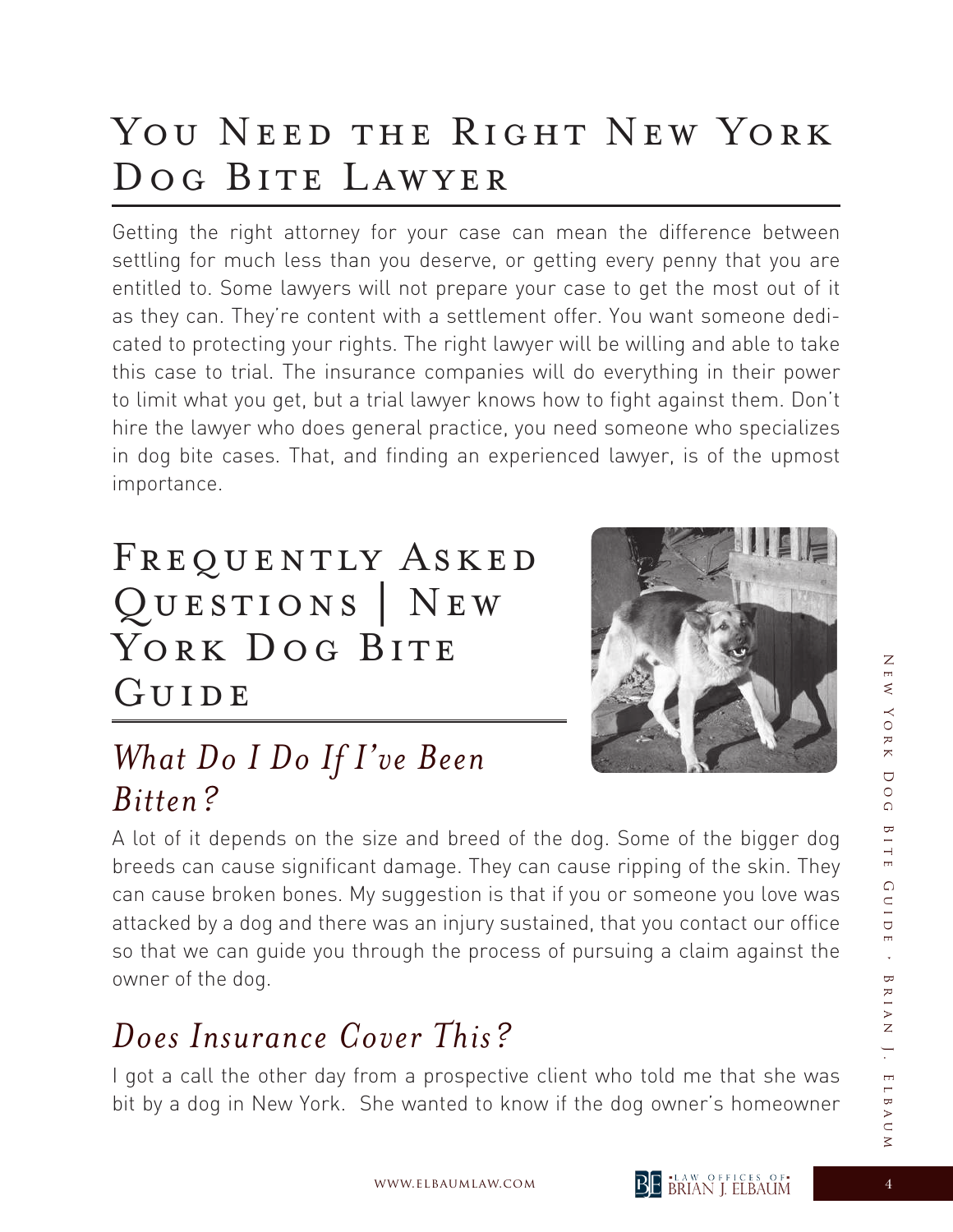policy will cover her pain and suffering and medical bills. The answer is yes, the homeowner policy should cover that individual. I advised her to come to the office, and we could sit down and talk about the facts of the case, and begin the process of prosecuting a claim against the owner of the dog and the insurance carrier.

#### *Do I Have a Claim Against the Owner?*

The answer is possibly. You need to know if the dog had a propensity to cause harm. Did that dog bite or attack anyone in the past? These are important issues that need to be addressed and investigated. I suggest that you contact our office. We'd be happy to sit down with you and answer any questions that you may have.

#### *What Should I Ask the Dog Owner?*

First, you want to find out if the dog has had proper vaccination for rabies; that's very important. You also want to find out, either through the owner or other sources, whether or not that dog has bitten anyone in the past. Did that dog have the propensity to cause harm? That's very important if you're going to pursue a claim against the owner of the dog. My suggestion is that you contact our office so that we can listen to the facts of the case, we can ask you questions, you can ask us questions, and we can do what we can to help you.

## *How Much Is My Case Worth?*

The answer depends. It depends on, among other factors, the extent of the injuries. Are there broken bones? Are there lacerations? Was there ripping of the skin? Is there going to be scarring? Is there going to be a permanent problem? If it's a broken bone or restriction of motion, that's permanent in nature. These are the factors that need to be looked at. What I would suggest is that you contact a competent New York attorney to evaluate the case and guide you through the process.

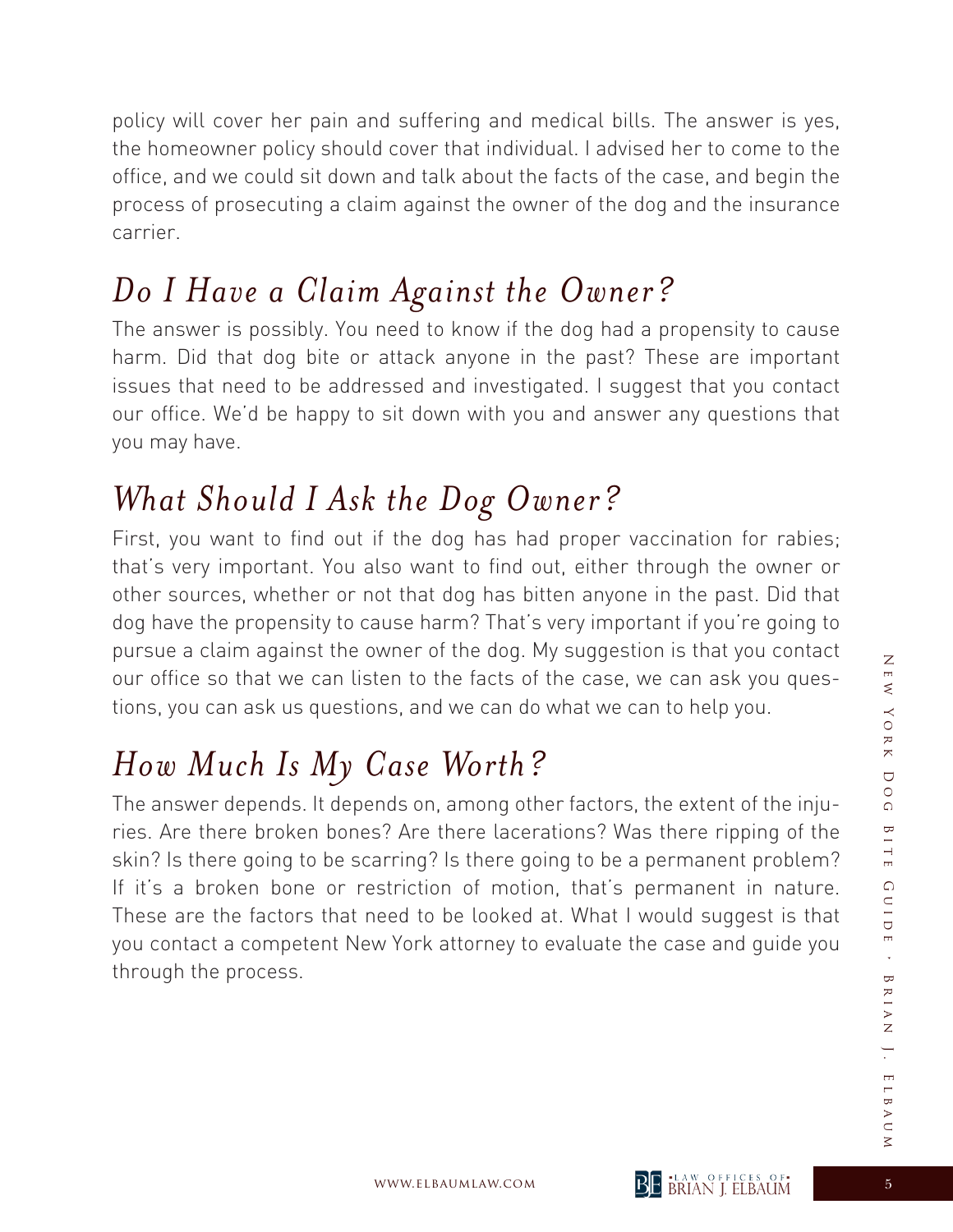# CONTACT OUR DOG BITE ATTORNEY TODAY

An experienced New York dog bite lawyer should be contacted as soon as possible so they that can begin to gather vital information for your case. Our dog bite lawyer at Brian Elbaum Law is prepared to take your case all the way. Please call our office today for a free consultation to learn more about how we can get you full and fair compensation for your injuries.



#### About the Author

Brian J. Elbaum was only a few years out of law school when he decided to go out on his own in 1996.

 Twenty years later, he still holds fast to the same two winning principles:

- » Making sure clients are comfortable throughout the litigation process.
- » Achieving great results by being aggressive and making the responsible party constantly uncomfortable.

## *1996*

Brian graduated from Rutgers University in 1991 and earned his law degree from Brooklyn Law School in 1994. While he had a great job at a good firm after graduating, he quickly realized that he could serve clients better on his own, unburdened by the constraints of the law firm model and approach.

Brian felt so strongly in what he was doing that for his first year he was willing to work out of his apartment – a sixth floor walkup on East 37th Street & 3rd Avenue. Getting dressed every day in a full suit and tie to work from the desk in the corner of a modest one-bedroom, Brian took the cases no other attorney

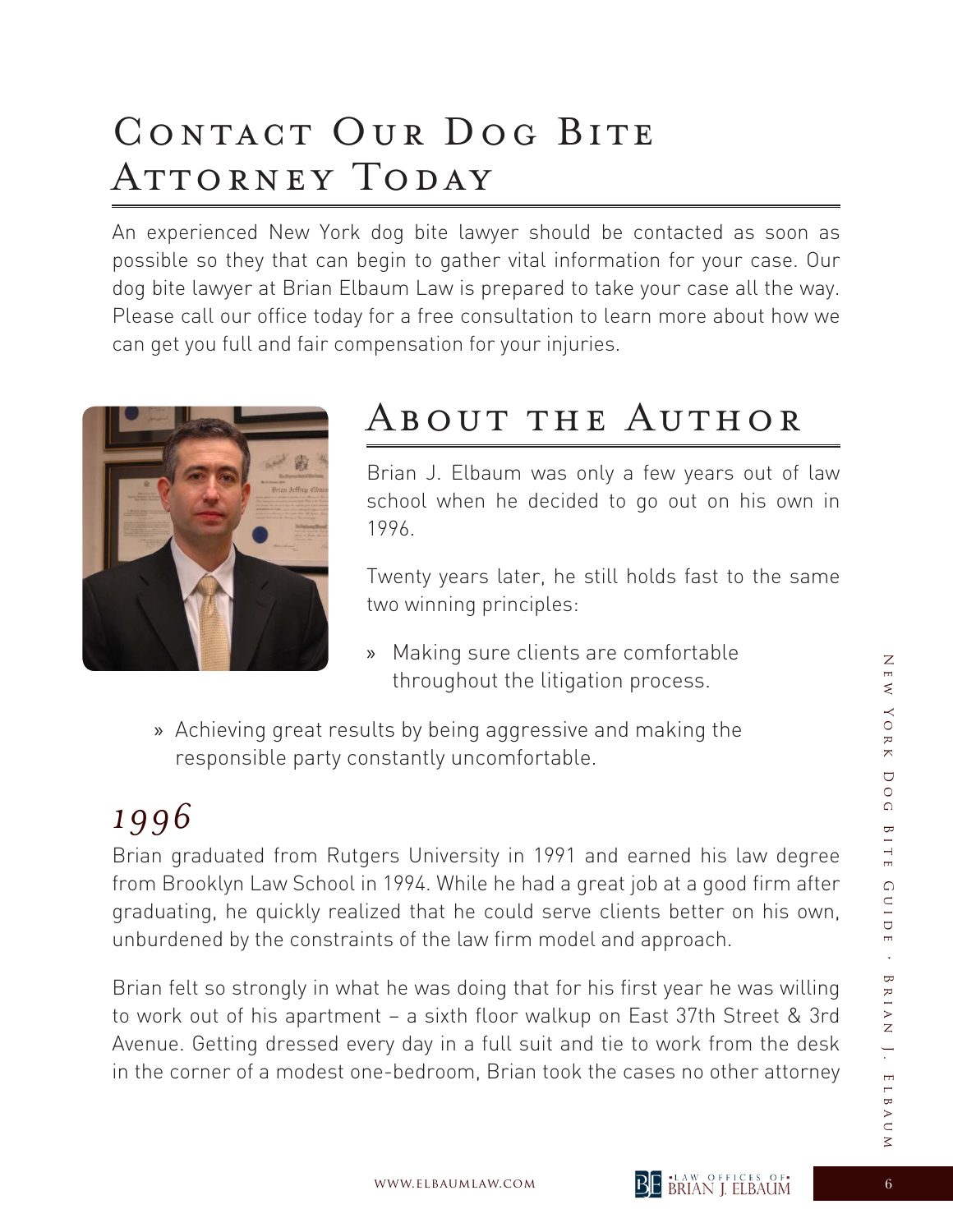wanted. He quickly developed a reputation for making "lemons into lemonade," helping those personal injury clients who other attorneys couldn't.

#### *2016*

The Law Offices of Brian J. Elbaum have come a long way in 20 years. We've represented over 800 personal injury clients in Queens, Brooklyn, the Bronx, New York, Staten Island, Long Island, Upstate New York and New Jersey in cases involving construction accidents, auto accidents, slip & falls, medical/ dental malpractice, bar and nightclub assaults, product liability, and much, much more.

We've stayed small by design, continuing to believe as we did 20 years ago that, more lawyers means more internal politics and reduced focus on the client. At our office, you know that every case will be handled personally by Brian. And we've stayed true to our philosophy, demonstrating in case after case that being tough with the adversary and compassionate with our clients is a winning combination.

Brian is licensed to practice law in New York and New Jersey as well as the federal courts. He is active in New York's legal community as a Certified Member of the New York Trial Lawyers Association, Brooklyn Bar Association, and New York County Bar Association.

# *Our Office*

The story of our office mirrors the story of New York's past twenty years. We were located in 150 Broadway on 9/11, and moved to 708 3rd Avenue until downtown was ready for business again. As soon as it was, we moved to 111 John Street – until Superstorm Sandy hit and relocated us to our current location.

Today, our office is inside the historic 11 Broadway building, just outside Bowling Green. Built 120 years ago in 1896, the Western Union branch office inside our building became a focus in the investigation into the Titanic disaster in 1912 as Senator Alden Smith sought to determine whether a message from the doomed ship had been transmitted to New York's White Star Line office next door.

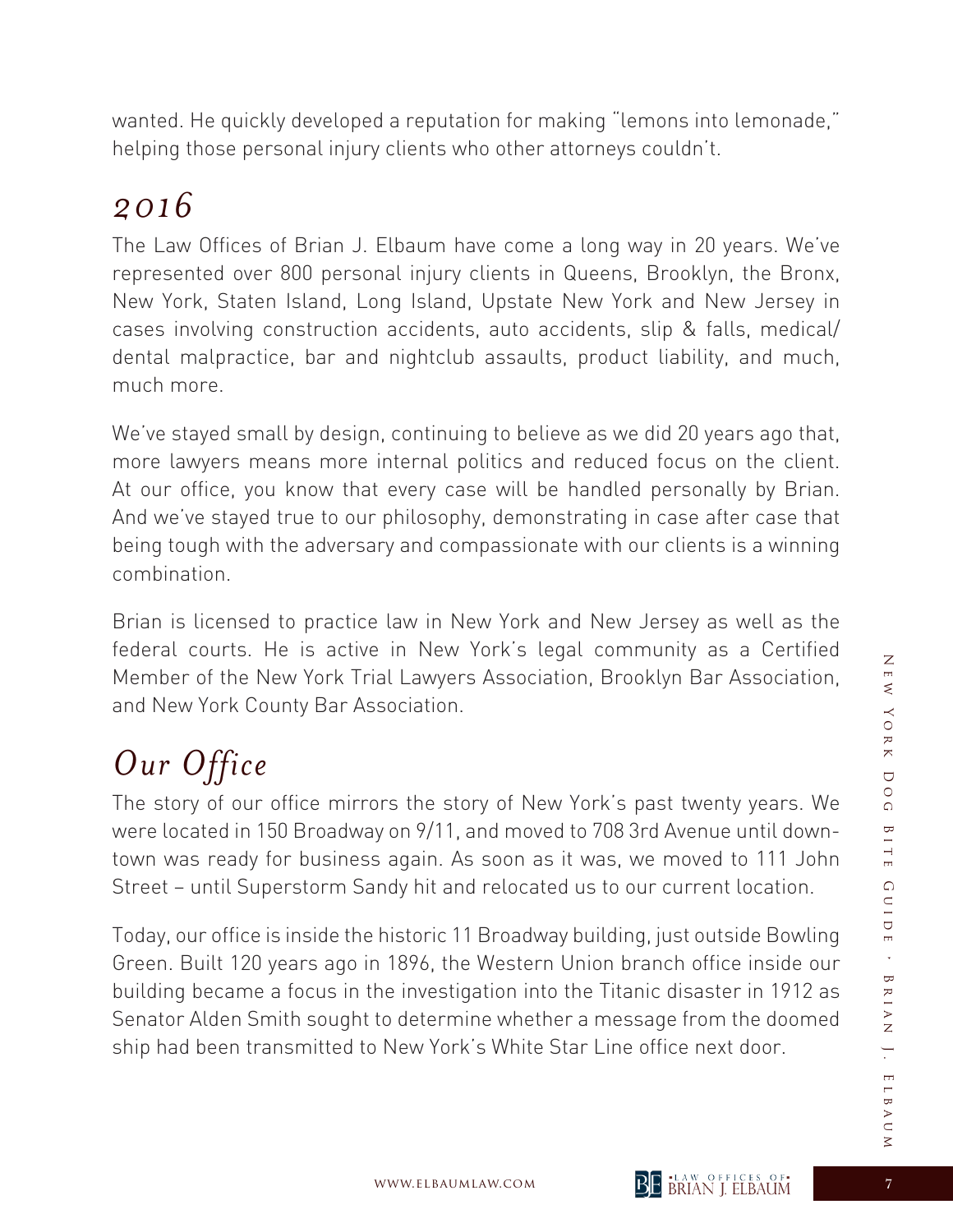Mr. Elbaum has broad experience in the areas of law practiced by the Firm and manages a team dedicated to meeting client needs. Prior to establishing the Firm, Mr. Elbaum worked for several New York law firms representing clients in cases ranging from workers' compensation to commercial litigation. He also served as a judicial intern to a New York Supreme Court Justice, investigated exchange violations as an intern at the New York Stock Exchange, and worked at an entertainment firm representing musicians. His extensive legal and business background has instilled in Mr. Elbaum a solid understanding of how to get things done in a variety of environments.

Mr. Elbaum once held the position of Vice President at an insurance company, for which he provided advisory services. This position has enabled him to gain an insider's view of the insurance industry. He translates that insight into solid advice for his clients on insurance-related matters.

In establishing the Firm, Mr. Elbaum received guidance and inspiration from his father, the late David Elbaum, Esq. David Elbaum served as Of Counsel to the Firm in its early years and provided key insights into several cases.